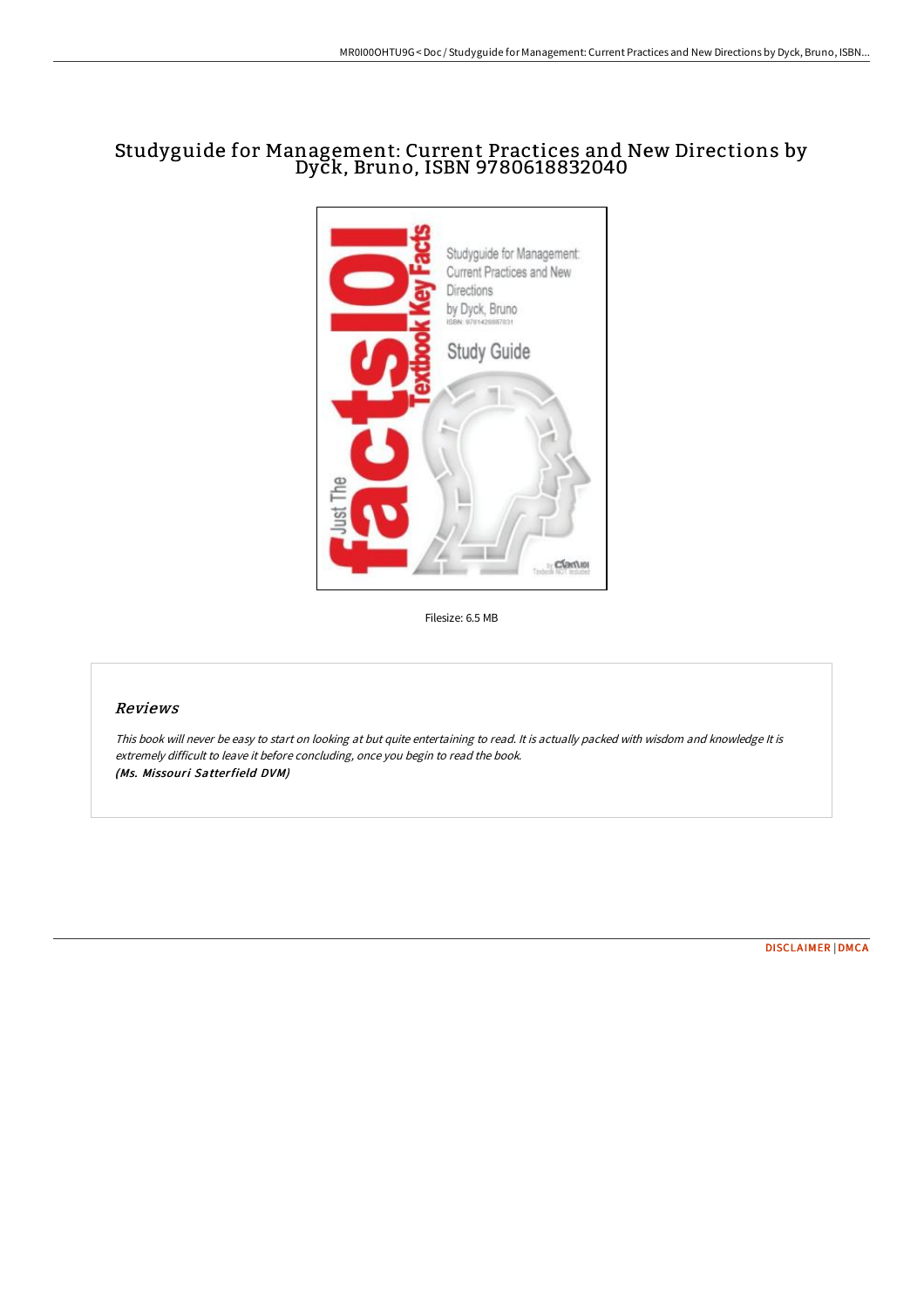### STUDYGUIDE FOR MANAGEMENT: CURRENT PRACTICES AND NEW DIRECTIONS BY DYCK, BRUNO, ISBN 9780618832040



Cram101, 2016. Paperback. Condition: New. PRINT ON DEMAND Book; New; Publication Year 2016; Not Signed; Fast Shipping from the UK. No. book.

 $\Rightarrow$ Read Studyguide for Management: Current Practices and New Directions by Dyck, Bruno, ISBN [9780618832040](http://www.bookdirs.com/studyguide-for-management-current-practices-and-.html) Online

 $\blacksquare$ Download PDF Studyguide for Management: Current Practices and New Directions by Dyck, Bruno, ISBN [9780618832040](http://www.bookdirs.com/studyguide-for-management-current-practices-and-.html)